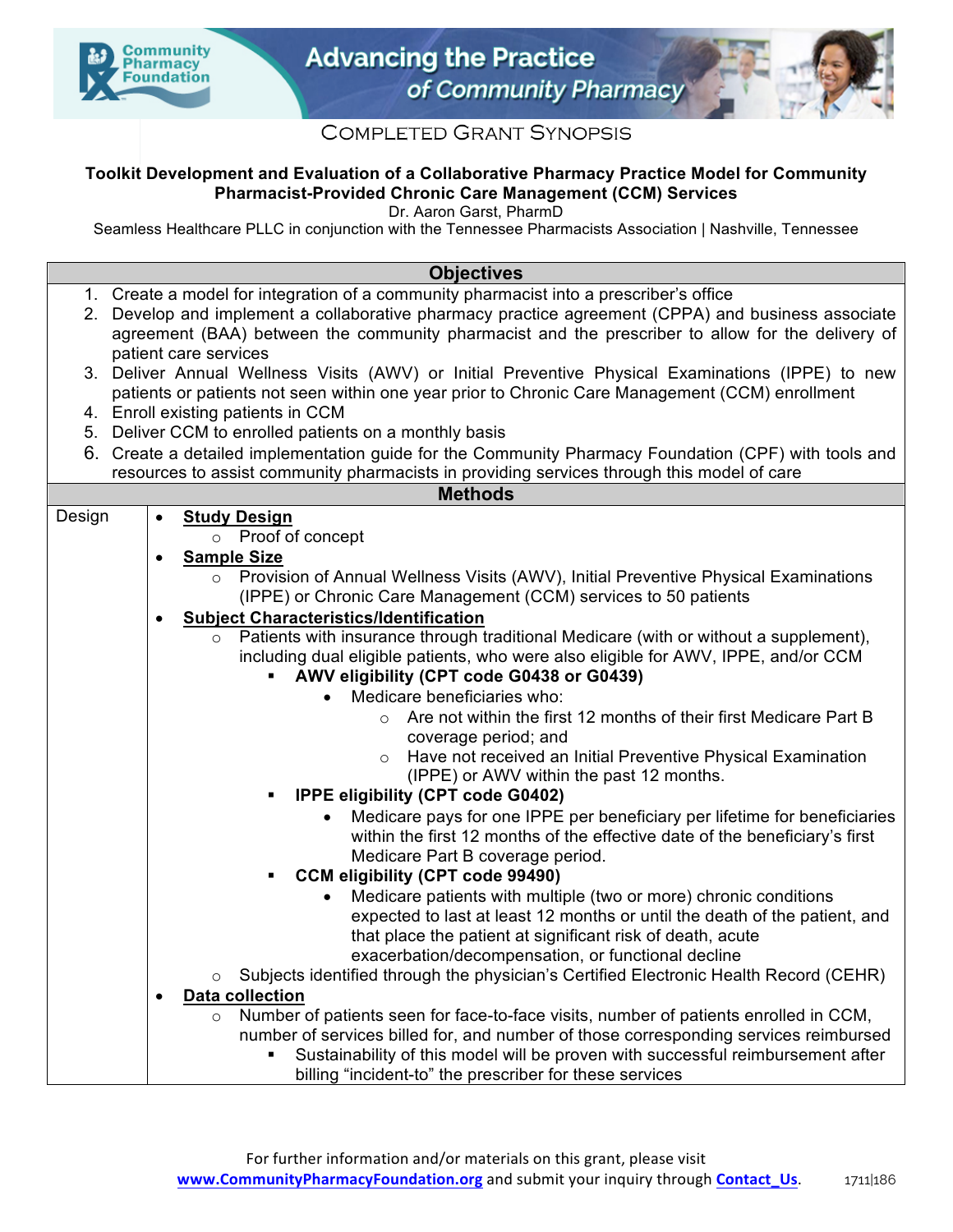| endpoints | Implementation of a Collaborative Pharmacy Practice Agreement (CPPA)<br>Integration of a community pharmacist into a prescriber's office<br>Delivery of AWV, IPPE or CCM to 50 patients |  |
|-----------|-----------------------------------------------------------------------------------------------------------------------------------------------------------------------------------------|--|
|           | Reimbursement for AWV, IPPE, or CCM services billed incident to a physician<br><b>Results</b>                                                                                           |  |

| <b>Pharmacist-Provided Medication Reconciliation and CCM Services</b> |                      |                 |                 |                     |                   |  |  |  |  |  |
|-----------------------------------------------------------------------|----------------------|-----------------|-----------------|---------------------|-------------------|--|--|--|--|--|
| <b>Insurance</b>                                                      | <b>Patients Seen</b> | <b>Enrolled</b> | <b>Declined</b> | <b>Enrollment %</b> | <b>Reimbursed</b> |  |  |  |  |  |
| Medicare Only                                                         | 24                   |                 |                 | 12.50%              |                   |  |  |  |  |  |
| Medicare w/ Supplement                                                | 29                   |                 | 20              | 31.03%              | 15                |  |  |  |  |  |
| Dual Eligible                                                         | 100                  |                 | 99              | 1.00%               |                   |  |  |  |  |  |
| Total                                                                 | 153                  | 13              | 140             | 8.50%               | 23                |  |  |  |  |  |

- The table above lists the three insurance types targeted (Medicare only, Medicare plus supplement, and Medicare plus Medicaid) with the corresponding number of patients seen for medication reconciliation services, the number enrolled in community pharmacist-provided CCM services, and the number of times the practice was reimbursed for community pharmacist-provided CCM services over a three month period. All services were billed incident to a physician and reimbursed based on the physician fee schedule (PFS). Reimbursement varies based on locality, but CPT 99490 (20 minutes of CCM) averages \$40 (\$32 from Medicare, \$8 from patients based on 80/20 copay requirement).
- CCM services can be billed on a monthly basis only if enough time is spent providing patient care (e.g. 20 minutes for 99490). Thus, the number of reimbursed services reflects the number of enrolled patients who actually received CCM services over three months (i.e. some patients did not answer phone calls, dropped out, or no longer required the service).
- The Community Pharmacist-Provided Chronic Care Management Toolkit was created as a result this grant, and contains guidance, resources, and experiences to aid in the establishment and provision of CCM services by community pharmacists. Additional materials found at the end of the toolkit include a sample Business Associate Agreement (BAA), Collaborative Pharmacy Practice Agreement (CPPA), and a comprehensive care plan.

#### **Conclusion**

With support from the Community Pharmacy Foundation (CPF) and assistance by the Tennessee Pharmacists Association (TPA), Seamless Healthcare PLLC explored the delivery of community pharmacist-provided chronic care management (CCM) services with an endocrinologist. Initially Seamless Healthcare and TPA strived to find a primary care physician to partner with, but after two unsuccessful attempts decided to move forward with an opportunity at a specialist's office. A business associate agreement (BAA) and collaborative pharmacy practice agreement (CPPA) were put into place to ensure the optimal delivery of pharmacistprovided CCM services.

When the grant was written, it was believed that pharmacists could bill for Initial Preventive Physical Examinations (IPPE) "incident to" the physician similar to initial Annual Wellness Visits (AWV). This proved to not be the case, but IPPEs can still be provided in a split billing fashion similar to other Evaluation and Management (E/M) codes. The endocrinologist was approached about the ability of the community pharmacist providing either AWVs autonomously or IPPEs in conjunction with the billing provider. Specialists have the ability to provide IPPE or AWVs, but typically do not since these services tend to be more preventive in nature and structured for primary care physicians. While there was much consideration, ultimately the physician was only comfortable implementing community pharmacist-provided CCM services. The inability of the pharmacist to provide AWVs, or be involved in IPPEs, did not hinder the initiation or provision of CCM services but did limit the number of possible billable services. This limitation resulted in only 23 services billed during the grant period instead of at least 50.

## **In-Office Care Delivery and CCM Enrollment**

To ensure the formation of prescriber and patient relationships in-office without the provision of AWVs or involvement in IPPEs, the community pharmacist provided face-to-face medication reconciliation services with the patient prior to the scheduled visit with the prescriber. During the three months of care delivery, 153

> For further information and/or materials on this grant, please visit www.CommunityPharmacyFoundation.org and submit your inquiry through **Contact\_Us.** 1711|186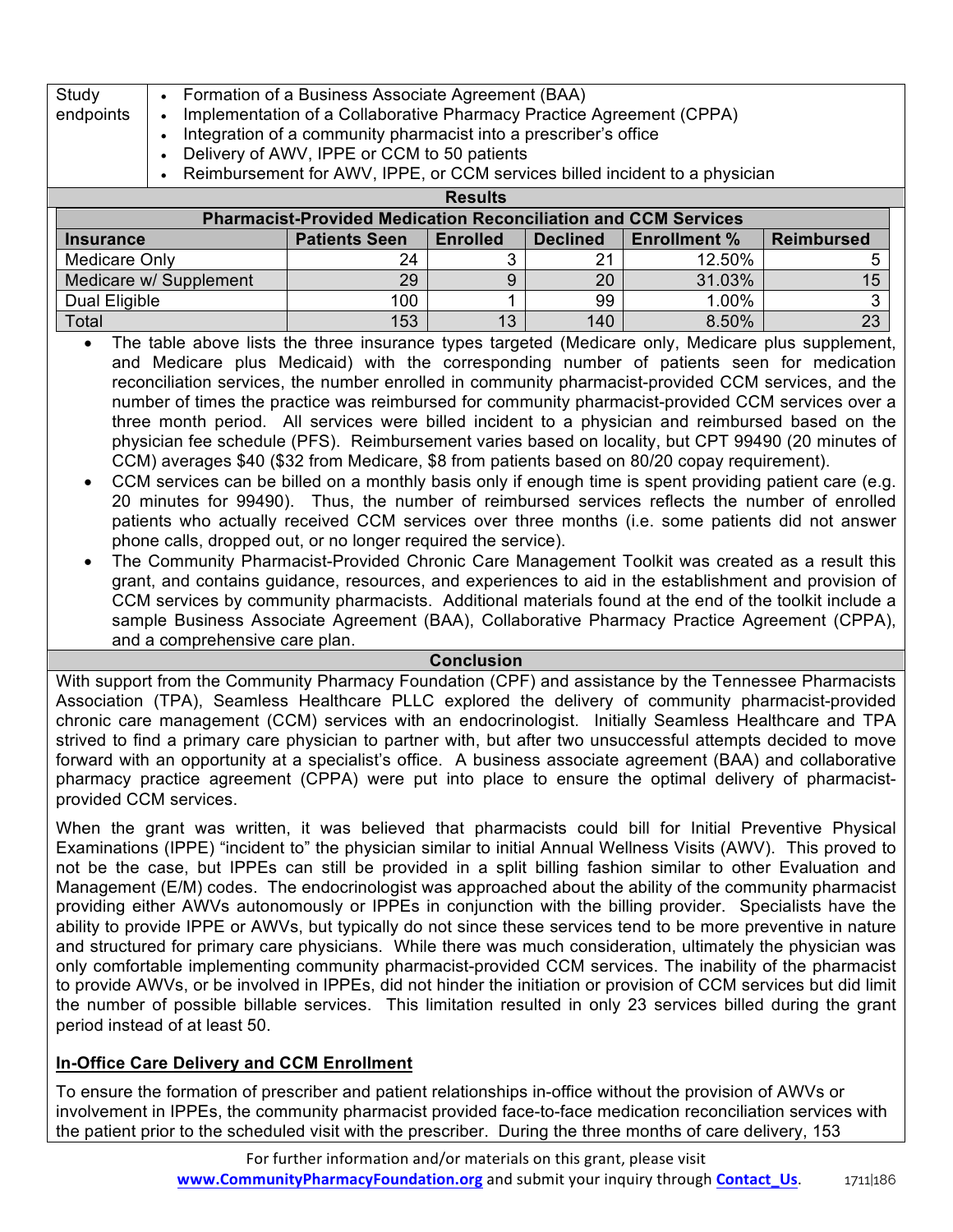patients received medication reconciliation services by the community pharmacist. The endocrinologist's patient population mainly consisted of Medicaid and Dual Eligible patients, explaining the high number of Dual Eligible patients seen compared to patients with Medicare or Medicare plus supplement. While medication reconciliation is not as financially sustainable as providing AWVs or being involved in IPPEs, face-to-face interaction with patients and providers created relationships, credibility, and trust that increased patient enrollment in CCM and continual pharmacist autonomy under the CPPA.

Total CCM enrollment was predicted to be around 10% on average, which was close to the actual total enrollment percentage of 8.5%. CCM enrollment rate was highest with patients that had a Medicare plus supplement plan (31.03%), followed by patients with Medicare only (12.50%) and patients that were Dual Eligible (1.00%). These outcomes were expected since supplement plans pay the required 20% copay (as long as deductibles are met) when CCM services are delivered, while Medicare by itself does not and copay coverage varies with Dual Eligible patients. The sole Dual Eligible patient that enrolled was a "Qualified Medicare Beneficiary," or QMB, which is a Dual Eligible status where the copay is either covered by the state plan or can be waived by the practice. No other Dual Eligible status (Non-QMB, SLMBs, QDWIs, QI-1, or QI-2) or traditional Medicare patients can have the copay waived by the practice.

New CCM rules do allow for CCM enrollment without an initial visit (AWV, IPPE, E/M, or TCM) to patients seen in the past year. The community pharmacist reached out to these patients to discuss enrolling in CCM. It was found that enrollment was non-existent when "cold calling" patients compared to meeting the community pharmacist in person during a face-to-face visit. Potential reasons why patients refused CCM over the phone included not knowing the pharmacist personally, feeling as though they are being sold something, or not recognizing the pharmacist's relationship with the providers in the office.

# **CCM Care Delivery**

The community pharmacist had 24/7, remote access to the physician's certified electronic health record (CEHR) even though it was no longer a requirement starting in 2017. All providers, including the community pharmacist, thought remote access was crucial to the delivery of high quality CCM since documentation was such an important element. Remote access to pertinent information proved to be important during CCM calls, especially when modifying therapies and sending in new or refill prescriptions on the weekends. Even though it is not a requirement, community pharmacists should insist on having remote access to the CEHR when establishing CCM services.

The average time spent providing CCM clinical services was roughly 25 minutes per patient each month. Even though some patients required over 40 minutes of time, 99490 cannot be billed multiple times (i.e. billing two 99490 codes for 40 minutes of time) and 99489 (30 minute modifier code) can only be utilized with moderate or high complexity patients. This presents an issue when patients are not moderate or high complexity but utilize the service more than 20 minutes per month (e.g. patient is hard of hearing, slow to understand concepts, or talks about non-health related issues). If patients utilized CCM services over 20 minute per month because of worsening health conditions or it was felt that the patient needed more face-to-face interaction, the community pharmacists scheduled the patient an office visit.

The retention rate for patients who enrolled in CCM was less than 100%, which is reflected by the reimbursed number being lower than the enrollment number multiplied by three months. Some patients never answered their phone or reached out to the community pharmacist after enrolling in CCM. Other patients participated for the first month, but then either did not return phone calls or expressed their perception of feeling fine and not needing the service anymore. This was difficult, as a patient's perceived health status can be different from their actual health status (i.e. 100% better after average blood glucose lowered from  $\sim$ 300 to  $\sim$ 200). The patients who did utilize the service each month enjoyed the community pharmacist's accessibility and ability to modify therapies.

### **Billing and Reimbursement**

All CCM services rendered by the community pharmacist (i.e. 99490 only) were successfully billed for incident to the physician. The prescriber successfully received reimbursement based on which insurance the patient had.